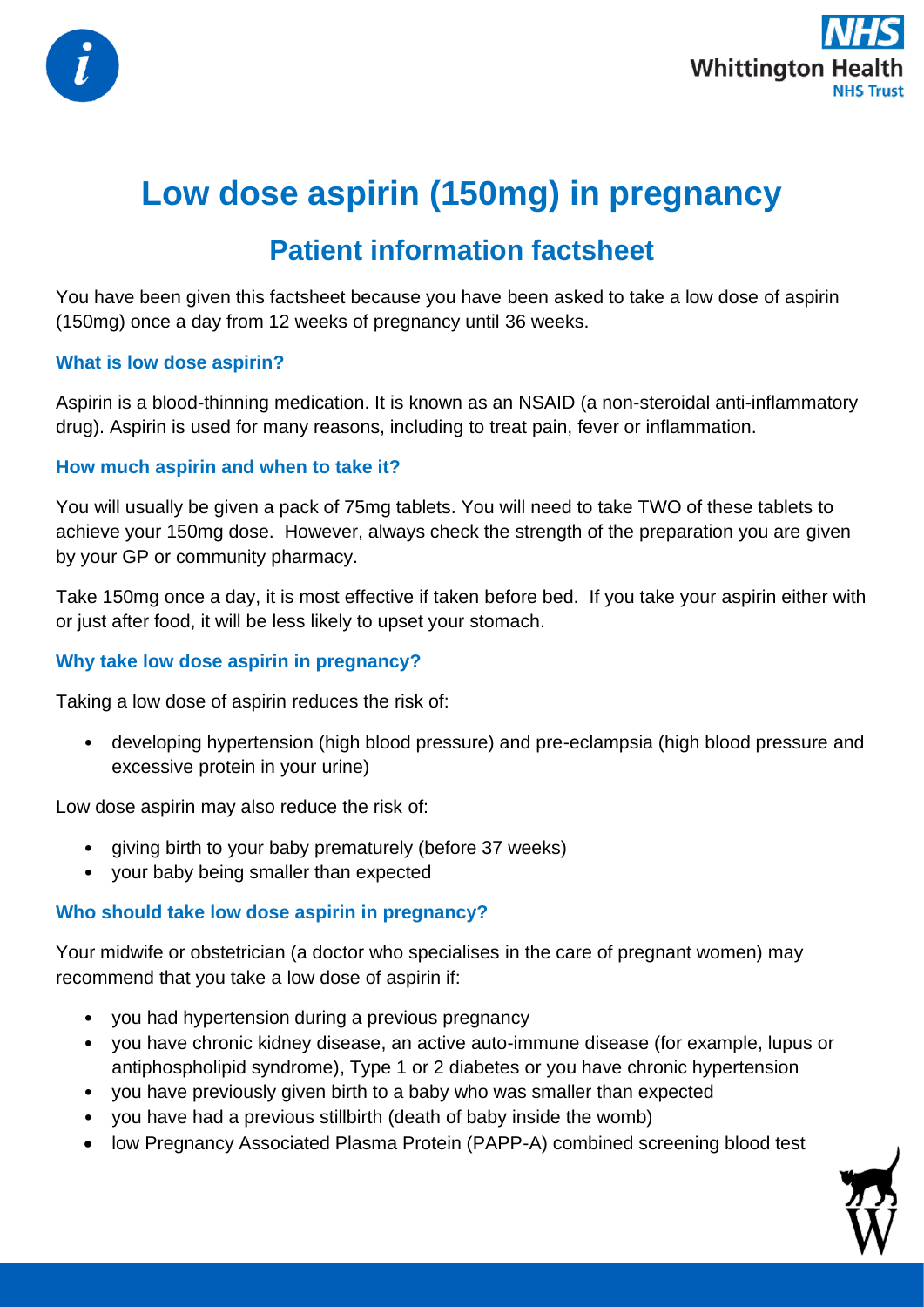Other reasons include two or more of any of the following:

- you are aged 40 years or older, or your BMI is 35 or more at your booking appointment
- there is a family history of pre-eclampsia
- this is a multiple pregnancy (for example, twins or triplets)
- first Pregnancy, or 10 years since your last pregnancy

**Your obstetrician may advise you to take low dose aspirin for other reasons, which they will discuss with you. Some risk factors may be identified later in your pregnancy, for example following an ultrasound scan. If this is the case your midwife or doctor will inform you at that time.**

# **How will you receive the prescription?**

Most risk factors will be identified by your midwife at your first booking appointment. The midwife will provide you with your first box of aspirin at that point along with a letter to take to your GP for repeat prescriptions.

## **Is low dose aspirin safe to take during pregnancy?**

Low dose aspirin is not known to be harmful to you or your baby during pregnancy. However, you should only take low dose aspirin if your midwife or obstetrician has advised you to.

Aspirin can affect (and be affected by) other medications, including 'over the counter' medicines and herbal remedies. Please discuss any other medications you are taking with your midwife, GP or obstetrician. You should not take aspirin if you are allergic to it (or other NSAIDs), have a bleeding or platelet disorder, if you have an ulcer or bleeding in your stomach or intestines, or if you have asthma which can be triggered by ibuprofen or other NSAIDs

Taking low dose aspirin does not change any of your choices for pain relief in labour. You can stop taking your low dose aspirin at 36 weeks.

### **Side effects**

- Mild indigestion is a common side effect and is known to affect 1 in 100 people. If you take your aspirin either with or just after food, it will be less likely to upset your stomach. If you also take indigestion remedies, take them at least two hours before or after you take your aspirin.
- As with any medicine, you should seek urgent medical assistance if you experience serious side effects such:
	- 1. Wheezing,
	- 2. Swelling of the lips, face or body,
	- 3. Rashes,
	- 4. Severe stomach pains,
	- 5. Vomiting blood,
	- 6. Passing blood in your stools.

**2**